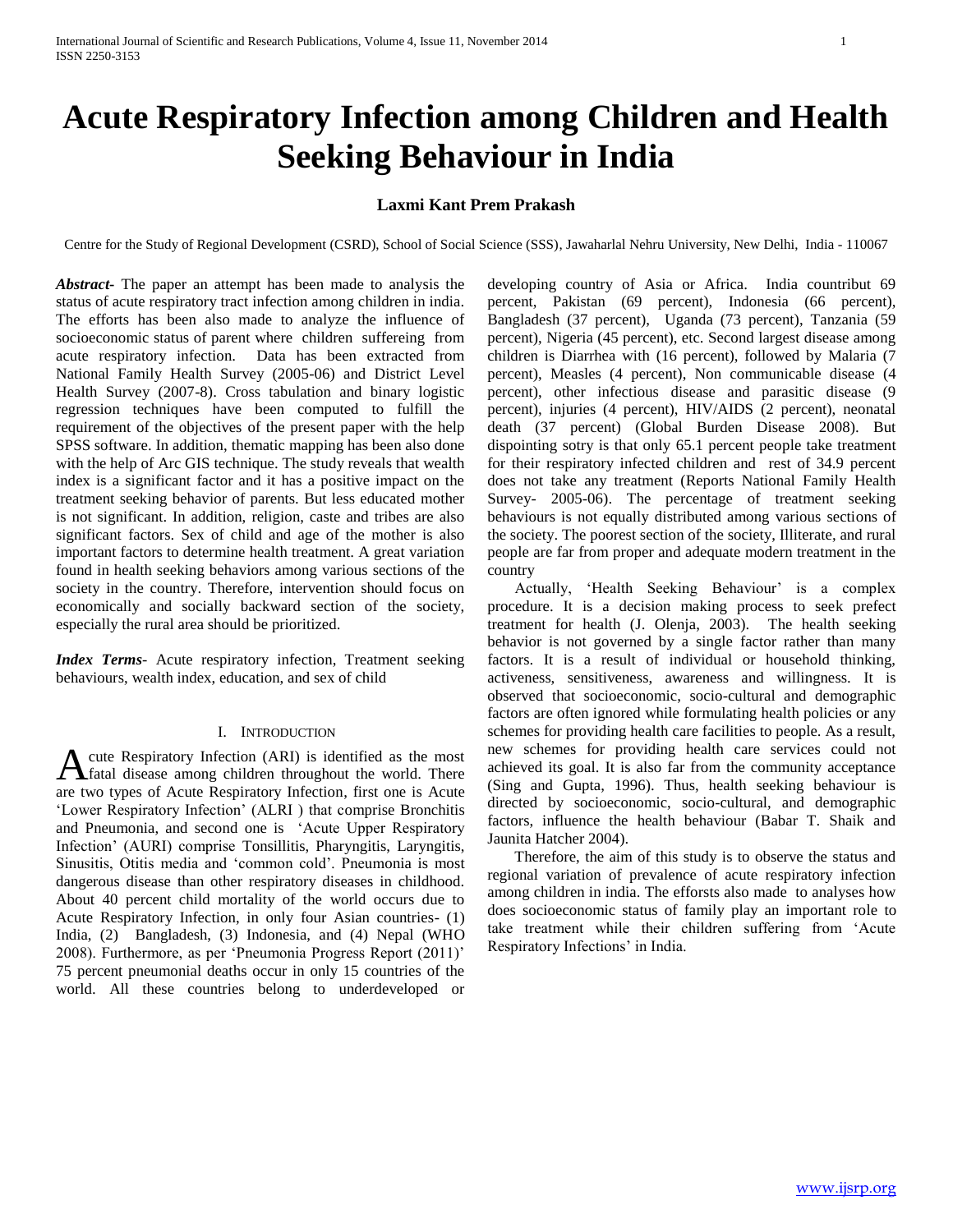#### **Causes of Death among Children in India (2012)**



*Source*- WHO- 2012, Global Health Observerty Data Repositry

#### II. DATABASE AND METHODOLOGIES

 The data has been derived from India"s third round National Family Health Survey (NFHS-III 2005-06). National Family Health Survey, and District Level Health Survey (DLHS-III, 2007-8) under the "Ministry of Health and Family Welfare" Government of India'. The 'National Family Health Survey' collected information from national representatively sample of 109041 households, 1294385 women aged 15-49 years and 74369 men aged 15-49 years. It covers 99 percent of India"s population living in 29 states.

 Received any Treatment – No or Yes has been selected as dependen variable. Total 117508 women were asked whether they sought any treatment while their child suffered from Acute Respiratory Infection during the survey. 76509 women replied "Yes" they had received treatment which accounted 65.1 percent, whereas, 40998 women said "No" they did not took any treatment accounting 34.9 percent of the country. Field work has been conducted in two phases from November 2005 to August 2006.

The cross tabulation and Binary logistic regression model has been also performed to estimate the effect of predictor variables on received any treatment. In addition, thematic mapping has been also done with the help of Arc GIS technique.

#### III. FINDING

 About 11.4 percent children hav been reported suffering from acute respiratory infection in India( District Level Health Survery –III, 2007-8). There is wide variation in prevalence of ARI across the state. The W. Bengal reported the highest percentage of ARI with 24.9 percent followed by Orissa(16.9 percent), Uttar Pradesh(16.9 percent), Bihar(14.3 percent), Madhya Pradesh(12.9 percent), Assam(12.0 percent), Maharashtra (12.0 percent), Jammu and Kashm(11.7 percent) on the other the hand, Mizoram (2.1 percent), Chandigrah (4.1 percent), Damman Diu (4.8 percent), Himachal Pradesh (5.1 percent), Chhattisgarh (5.2 percent), Gujrat (5.7 percent), Panjab(6.0 percent) ( District Level Health Survery –III, 2007-8).

|                 | Table-1.Prevalence of Acute repiratory infection among Children by States in India (2007-8) (in Percentage) |      |     |              |            |     |                   |     |
|-----------------|-------------------------------------------------------------------------------------------------------------|------|-----|--------------|------------|-----|-------------------|-----|
| S.N             | <b>State</b>                                                                                                | ARI  | S.N | <b>State</b> | <b>ARI</b> | S.N | <b>State</b>      | ARI |
| -1              | W.Bengal                                                                                                    | 24.9 | 13  | Manipur      | 10.9       | 25  | Dadarnagar haweli | 6.5 |
| 2               | Orissa                                                                                                      | 16.9 | 14  | Jharkhand    | 10.7       | 26  | Lakhatadeep       | 6.4 |
| 3               | <b>Uttar Pradesh</b>                                                                                        | 16.9 | 15  | Uttaranchal  | 10.7       | 27  | Meghalaya         | 6.4 |
| $\overline{4}$  | <b>Bihar</b>                                                                                                | 14.3 | 16  | Karnataka    | 8.7        | 28  | panjab            | 6   |
| $5\overline{)}$ | Madhya Pradesh                                                                                              | 12.9 | 17  | Tripura      | 8.6        | 29  | Gujarat           | 5.7 |
| 6               | Assam                                                                                                       | 12.0 | 18  | Pandicheri   | 8.4        | 30  | Chhattisgarh      | 5.2 |
| 7               | Maharashtra                                                                                                 | 12.0 | 19  | Haryana      | 8.3        | 31  | Himachal Pradesh  | 5.1 |
| 8               | Jammu and Kashmir                                                                                           | 11.7 | 20  | Goa          | 8.1        | 32  | Damman Diu        | 4.8 |
| 9               | Sikkim                                                                                                      | 11.7 | 21  | Tamil Nadu   | 8.1        | 33  | Chandigrah        | 4.1 |
| 10              | Arunachal Pradesh                                                                                           | 11.6 | 22  | Delhi        | 7.8        | 34  | Mizoram           | 2.1 |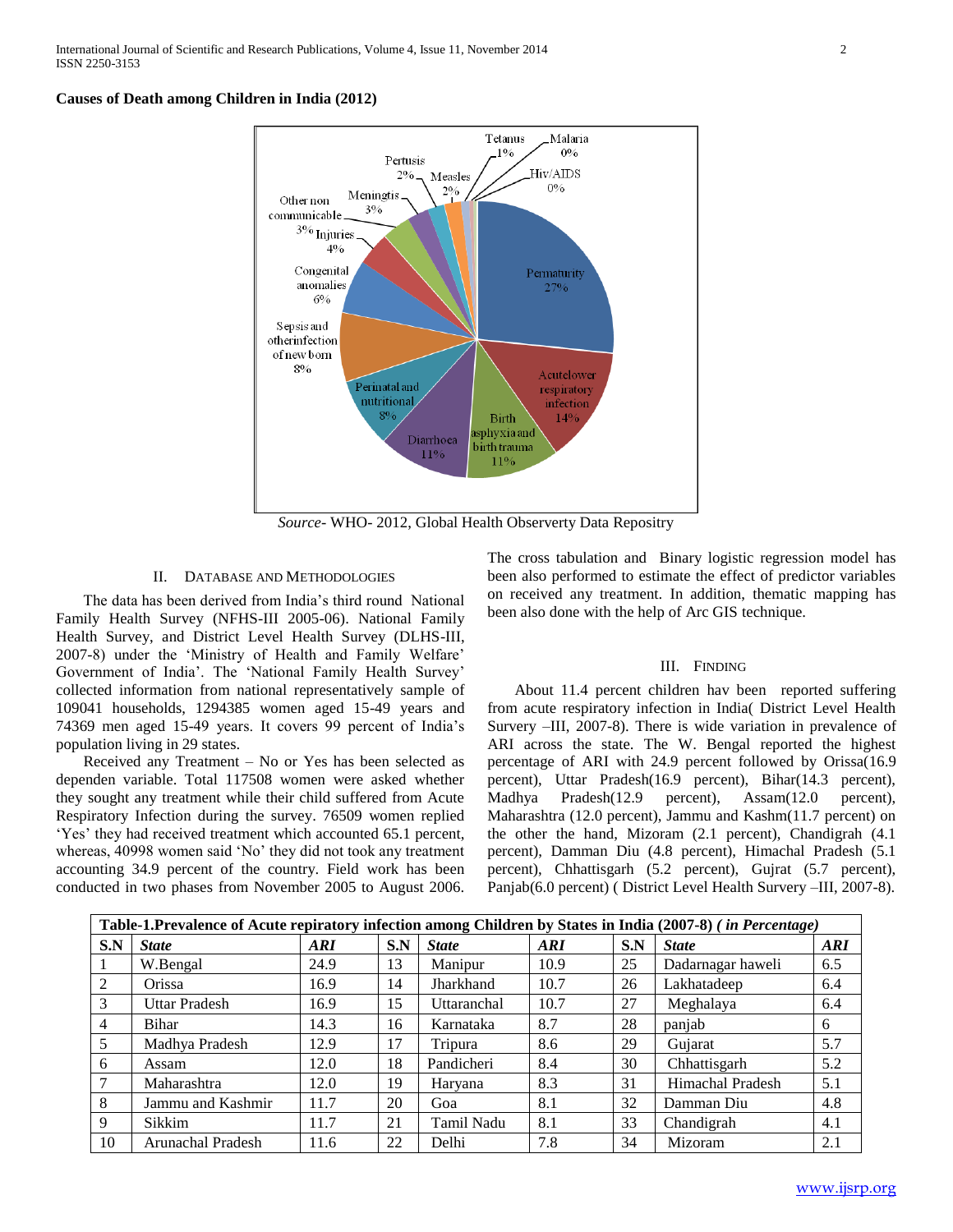| . .                              | $\mathbf{v}$<br>Nicobar<br>\ndaman . | 11<br>11.0 | $\sim$<br>رے | –<br>Rajasthan | $\sim$ $\sim$<br>. | India | . |
|----------------------------------|--------------------------------------|------------|--------------|----------------|--------------------|-------|---|
|                                  |                                      |            |              | Andhra         |                    |       |   |
| 1 <sub>0</sub><br>$\overline{1}$ | <b>Y</b><br><b>A</b> erala           | 11.J       | 24           | Pradech        | 6.5                |       |   |

*Sources*-District Level Health Survey (DLHS-III, 2007-8)



*Sources***-District Level Health Survey (DLHS-III, 2007-8)**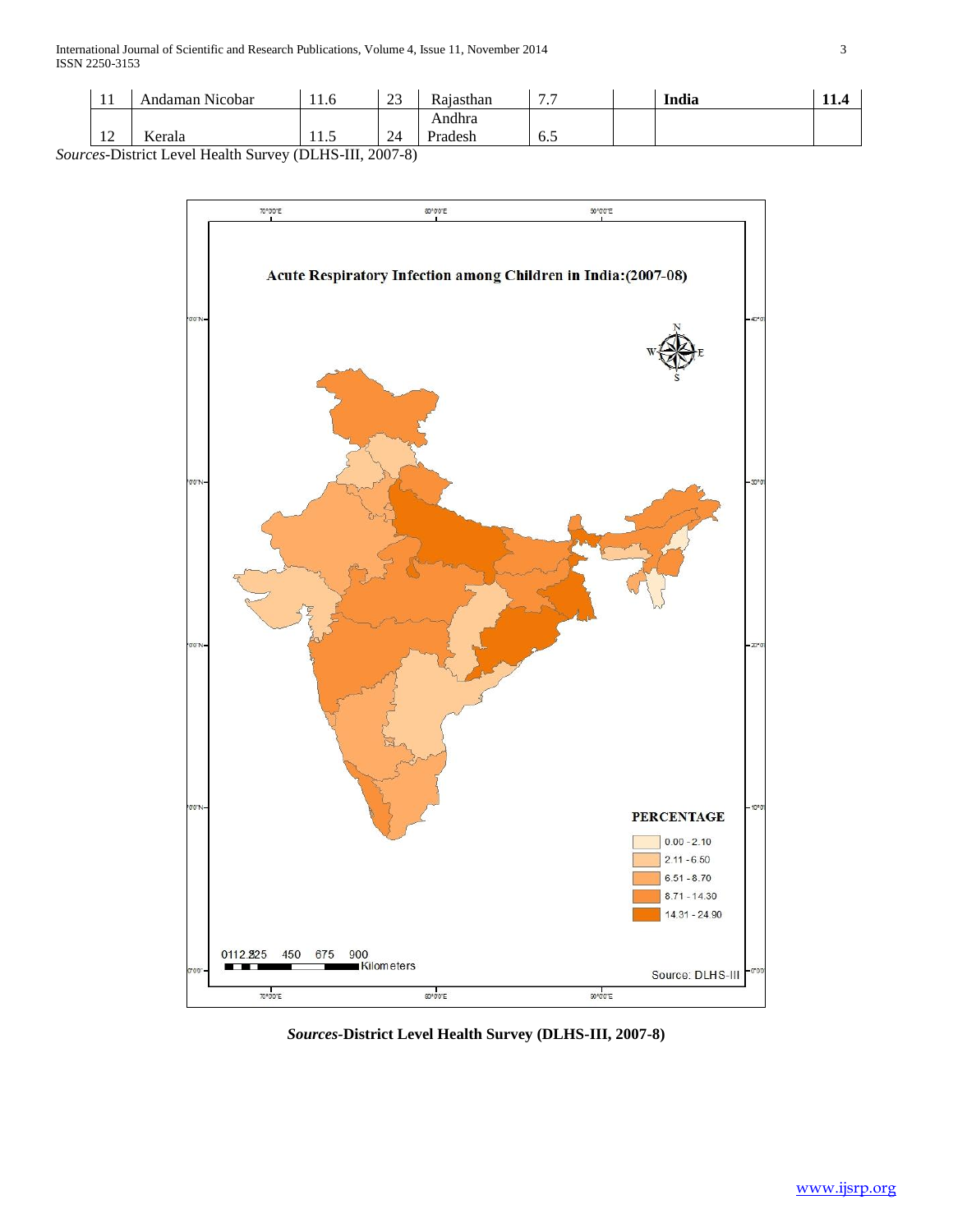|                         | <b>Number of Cases</b> | <b>Received Treatment</b> | (Exp)B                                         |
|-------------------------|------------------------|---------------------------|------------------------------------------------|
| <b>Wealth Index</b>     |                        |                           |                                                |
| <b>Poorest®</b>         | 12393                  | 55.7                      |                                                |
| Poorer                  | 10692                  | 61.3                      | $1.\overline{159***}$<br>$1.\overline{335***}$ |
| Middle                  | 8068                   | 66.5                      | $1.465***$                                     |
| Richer                  | 6221                   | 70.7                      | 1.909***                                       |
| Richest                 | 3625                   | 78.2                      |                                                |
| <b>Education level</b>  |                        |                           |                                                |
| No education®           | 21332                  | 60.6                      |                                                |
| Incomplete primary      | 3708                   | 62.0                      | $-0.996$                                       |
| Complete primary        | 2951                   | 64.1                      | $-0.999$                                       |
| Incomplete secondary    | 10540                  | 70.2                      | 1.149***                                       |
| Complete secondary      | 1150                   | 73.5                      | 1.081                                          |
| Higher                  | 1317                   | 77.1                      | $1.229***$                                     |
| <b>Religious group</b>  |                        |                           |                                                |
| Hindu®                  | 31455                  | 64.0                      |                                                |
| Muslim                  | 7816                   | 68.3                      | $1.295***$                                     |
| Christians              | 857                    | 61.1                      | $-.875*$                                       |
| Sikh                    | 238                    | 85.7                      | $2.478***$                                     |
| All others              | 633                    | 56.9                      | $-767***$                                      |
| <b>Caste/Tribes</b>     |                        |                           |                                                |
| Scheduled Caste®        | 8471                   | 64.1                      |                                                |
| <b>Scheduled Tribes</b> | 4416                   | 53.4                      | $-769***$                                      |
| Other Backward Caste    | 15669                  | 65.6                      | $-0.957$                                       |
| All Other               | 12442                  | 68.0                      | $.8 - 97$ ***                                  |
| Sex of child            |                        |                           |                                                |
| Male ®                  | 21119                  | 66.6                      |                                                |
| Female                  | 19879                  | 63.4                      | $-.864***$                                     |
| <b>Age of Mother</b>    |                        |                           |                                                |
| 15-19 <sup>®</sup>      | 3417                   | 64.3                      |                                                |
| $20 - 24$               | 14657                  | 65.8                      | $-0.955$                                       |
| 25-29                   | 13339                  | 65.6                      | $-0.94$                                        |
| 30-34                   | 6287                   | 64.4                      | $-0.951$                                       |
| 35-39                   | 2498                   | 61.5                      | $-.874*$                                       |
| 40-44                   | 616                    | 66.6                      | $1.216*$                                       |
| 45-49                   | 185                    | 47.1                      | $-.576***$                                     |

*Sources*-NFHS-III (2005-6), *p*<0.10, \*\**p*<0.05, \*\*\**p*<0.01, ® Reference Category

### IV. TREATMENT SEEKING BEHAVIOURS

 Table 1.2 shows that the poorest people experience lowest health treatments by 55.7 percent, whereas, the richest people uses the highest treatment with 78.2 percent. There is a wide difference (of 22.5 percent) between poorest and richest section of the society. Secondly 61.3 percent of the poorer section followed, by middle (66.5 percent) and richer (70.7 percent) sections of the society.

 Women with no education seek the lowest treatment with 60.6 percent, followed by Incomplete Primary (62.0 percent), Complete Primary (64.1 percent), Incomplete Secondary (70 percent) and Complete Secondary (73.5 percent). On the other hand, higher educated mother demonstrated highest treatment seeking with 77.1 percent.

 Other religious groups demonstrated lowest treatment seeking behaviors while on the other hand, Sikhs take the highest health treatment. Secondly, Muslims seek treatment of 68.3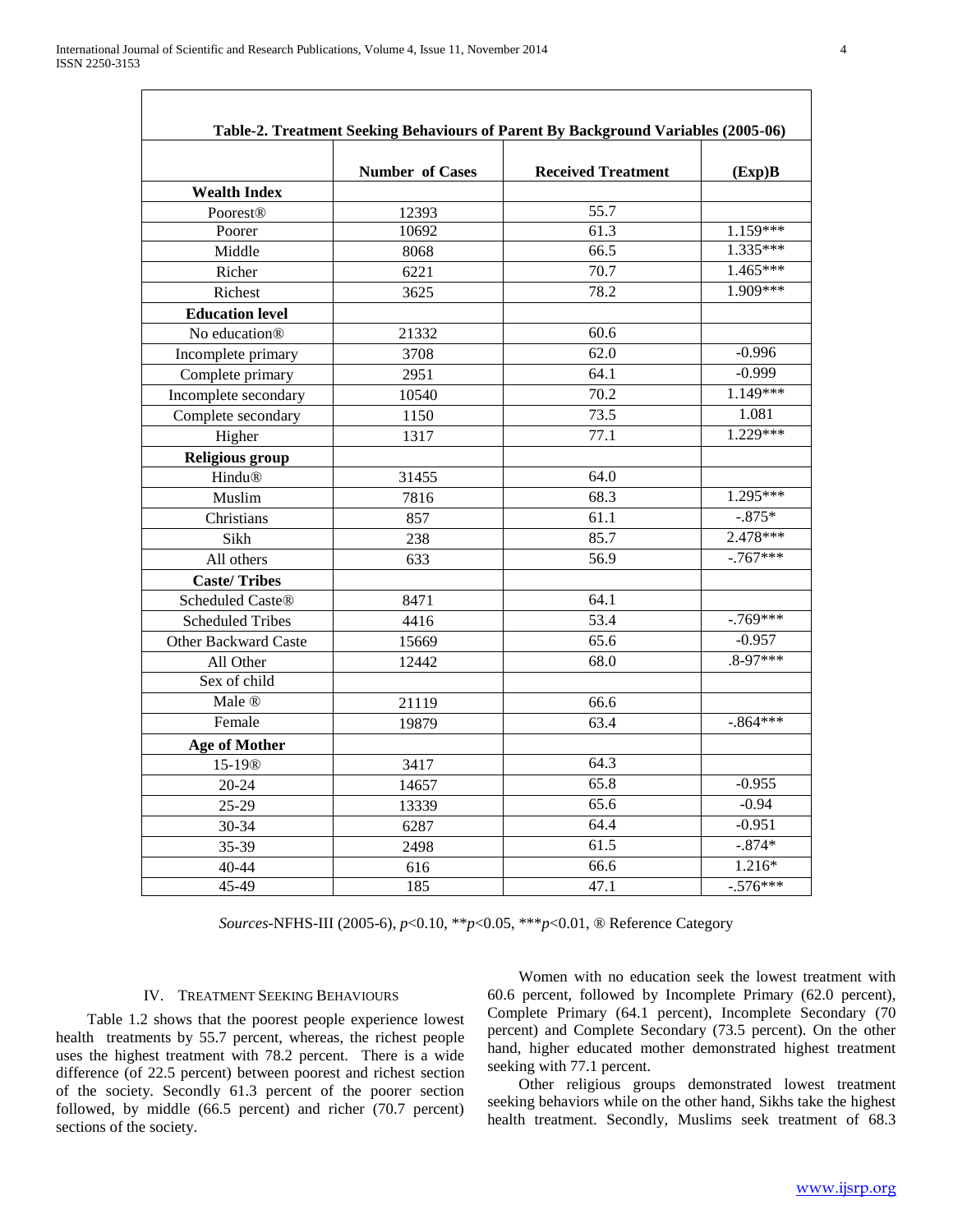percent, followed by Hindus (64.0 percent) and Christians (61.1 percent).

 Generally, higher caste receives maximum treatment with 68.0 percent as compared with SC/ST/OBC. This is accompanied by Other Backward Caste (65.6 percent) and Scheduled Caste (64.1 percent). The lowest one is recorded by Scheduled Tribes with 53.4 percent.

 Male children provided more treatment, 66.6 percent as compared to female children by 63.4 percent.

 The mothers belonging to 40-44 years age group seeks the highest treatment, whereas mothers of age-group 45-49 years, exhibit the lowest percentage of health seeking. The second highest age group is 20-24 years (65.9 percent), followed by 30- 34 years (64.4 percent), 15-19 years (64.3percent), 35-39 years (61.5 percent).

## **Logistic Regression Analysis**

 Table-1 shows that wealth index is a significant factor and it has a positive impact on the treatment seeking behavior of parents. People with higher wealth index seek more treatment than people with lower wealth indexes. Poorer, middle, richer and richer classes, respectively 1.15, 1.33, and 1.46, 1.90 times more likely to take treatment than poor people. Education of mother appears to be an imperative factor in health treatment. This report shows mixed relationship with Acute Respiratory Infection in children. Incomplete Primary and Complete Primary education are not significant and it has a negative impact on the health seeking behavior of parents and both of them are 0.99 times less likely to seek treatment than uneducated people accordingly. On the other hand, Complete Primary, Incomplete Secondary, Complete Secondary and Higher education are significant determinants which have a positive impact on health seeking behavior and they are 1.14, 1.08 and 1.22 times more likely to seek treatment than uneducated mother.

 The logistic regression result also reveals that religious group is also a significant determinant to health care treatment. It also showed a mixed relationship with Acute Respiratory Infection. Muslim and Sikh religious groups showed positive effect and they are 1.29 and 2.47 times, more likely to take treatment than Hindu population. Christians and all other religious groups reported negative effects on treatment seeking behaviour of parents. They demonstrated 0.87 and 0.76 times, respectively seeking less treatment than the Hindu population.

 Moreover, caste and tribes are also noteworthy determinant and it negatively affects treatment seeking behavior. Scheduled Tribes, Other Backward Caste, and all other caste groups are 0.76, 0.95 and 0.89 times more likely to seek treatment in comparison to Scheduled Caste..

 Female children are 0.86 times less likely to seek treatment when compared to male children. In addition, the age of the mother appears to be significant determinants except "20 to 24 years age group" which has a negative impact on treatment seeking behavior on the other hand, mothers of 40-49 years agegroup has a positive effect and it is 1.21 times less likely to seek treatment than mothers of 15-19 years age group. Mothers of age-group 20-24, 25-29, 30-34, 35-39 and 45-49 years are 0.95, 0.94, and 0.95, 0.87 and 0.57 times respectively less likely to seek treatment than 15-19 years age-group old mothers

#### V. DISCUSSION

 The finding of the present study clearly reveals that economic status (wealth index) of household affects positively on the treatment seeking behaviors of parent while their children are infected from acute respiratory infection. Jean Christopher Fotso and Barthelemy Kuae Defo (2005) **,**Geissler P.W. et al. also observed same finding. In their studies he proved that the women belonging to a wealthier socioeconomic control group experienced higher health treatments than lower socioeconomic quintile group women. Since, the people having low wealth index face financial constraints, low educational attainment resulting in ignorance of sick children (Thelma E.Tupasi 1988**).** Poverty not only, excludes people from the benefits of health care systems, but also restricts them from participating in the decision.

 Educated mother seeks more treatment in comparison to illiterate women. The study also shows that the highest treatment have been taken by higher educated women, whereas the lowest treatment have been by illiterate women for their ARI infected children. Mother education has a strong positive influence on child survival in most of the developing country (Irma T. Elo 1992) Bhanu E. Nirula (1994). There is direct relationship exists between education and health seeking behaviors. Educated of mothers have better knowledge of nutrition, illness of children and treatment (George Kosimbei, 2005**).** A higher educated woman supports to increase family income and also strengthens own position in the family. Education improves the mental ability of women to communicate with doctors or other health workers in a better way (Qystein Kradal, 2004). In addition, education changes the ideology, attitudes and behaviors of individuals. It enhances the awareness of good health practices. Educated women have a greater possibility of using modern health facilities and easily adopt modern medicines and health practices (Shireen J. Jejeebhoy, 1995)

 The maximum treatment taken by the Sikh population group, whereas, the lowest treatment taken by the Christian population group. Since most of Christian people are tribes in india that lives in the forest covered area. The health infrastructures, transportation and communication and other things are not developed. Hindus and Muslims population groups demonstrate moderate pattern regarding treatment seeking behaviors. There is variation in various religious groups when health care utilization is taken into consideration Those people who belong to Hindu religion uses maximum health care services, whereas other Muslims religion groups uses fewer health care services *(Niraula 1994).* Furthermore, caste and tribes are significant factors that influence health seeking behaviors of parents. The scheduled tribes people less likely to seek treatment for their sick children, than other caste groups **(**Bhanu, B. Nirula, 1994**).**

 There is sex differential also exist in health treatment behavious of parent. Male children are more preferences brought to health services center for treatment than female children. *Bhanu, B. Nirula (1994***)** noticed that higher caste groups seek higher health treatment than lower caste groups in the society. There is a negative association exist between age of the mother and treatment seeking behavior. Middle age group women are more likely to take treatment than older age group women in the country. Older age group mother more likely to seek treatment